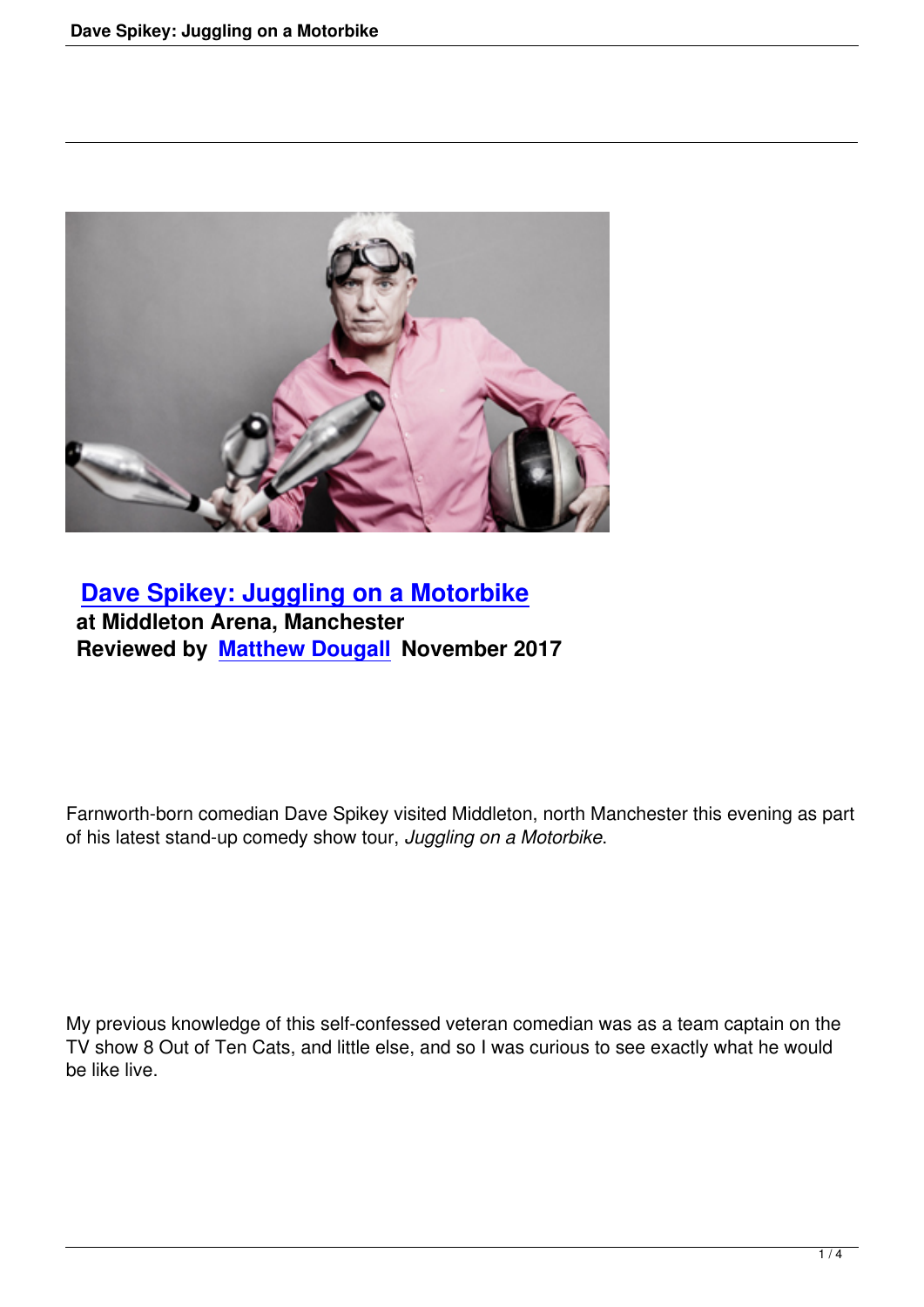Veteran he may be, but in the absolute best of senses. His lovely down-to-earth manner and chatty style was genuinely a surprise and enjoyable; and if they say that timing is the most important thing in comedy, then Spikey has this gift in abundance. Every joke was delivered with immaculate timing and aplomb, and his material very funny indeed. I have seen many comedians live over the years and cannot remember when I last laughed as much as I did this evening.

Spikey had obviously put a lot of thought behind the show and what material to present and how. The premise of the show being that he was celebrating 30 years as a comedian. Through the course of the evening he related anecdotes of his life from his school and formative years growing up in Bolton, to finding his first job working in a lab in Bolton Hospital, to him becoming a comedian and writer, to working with Peter Kay on Phoenix Nights, to the present day. It was, if you like, a whistle-stop tour of Spikey's life.

He started his showbiz career by winning 'Stairway To The Stars', and so to top and tail his show this evening he told the two jokes which he did then 30 years ago to get him a place on the first rung of the comedy ladder. The latter of these being a very visual joke entitled, *Juggling on a Motorbike*

, hence the title of the current tour.

Spikey tells of his childhood, speaking with nostalgia; which he tells us, is something that is remembered with rose-tinted glasses. He finds comedy in nursery rhymes, vocal faux-pas, the late great TV chef Fanny Craddock, the phrases and idioms that his parents would come out with, and remembers with great fondness his grandfather. His grandmother on the other hand was a formidable woman who used to scare him saying things like, 'There is only an L that turns a stranger into a strangler'.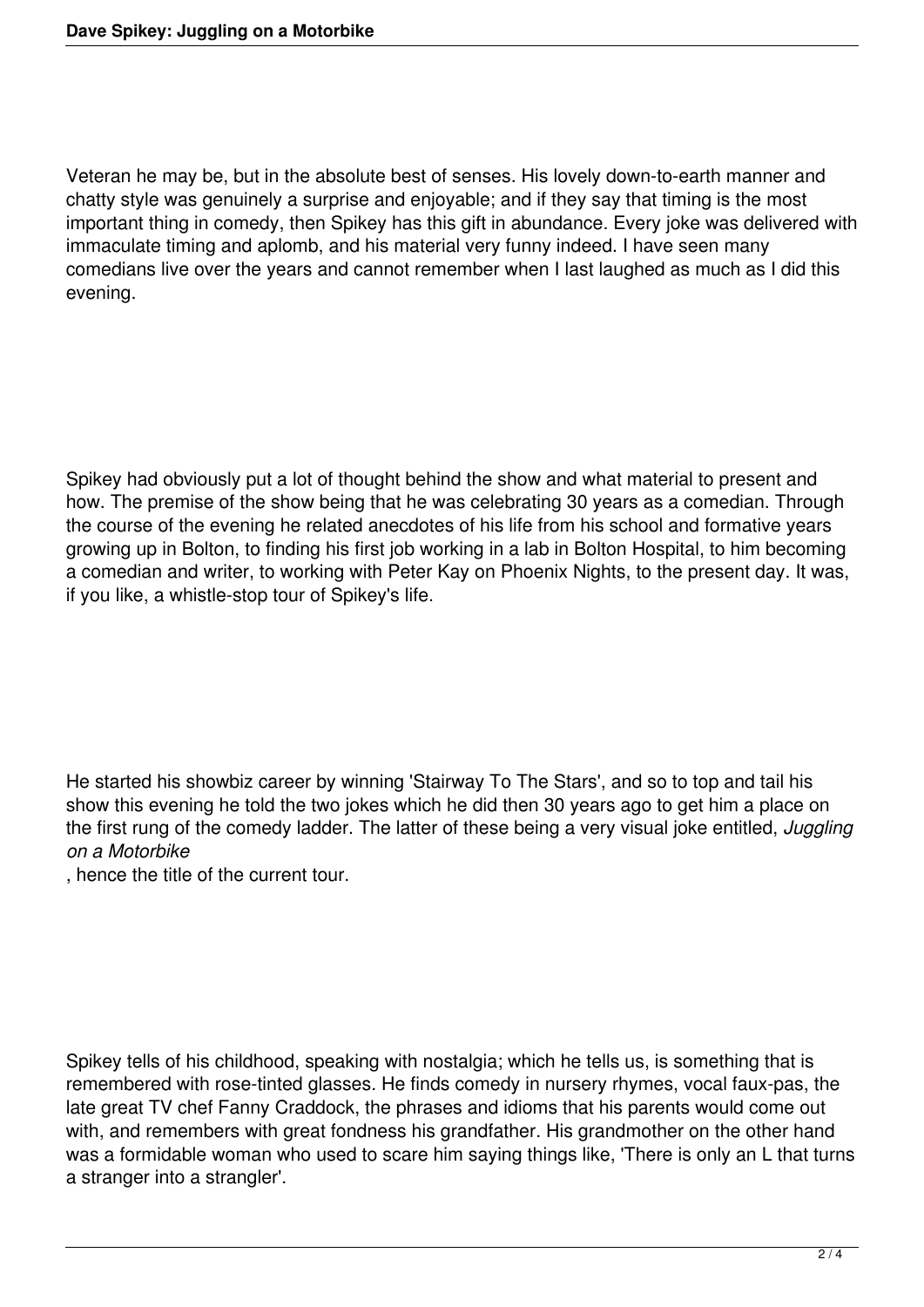Life was simpler back then, without computers and technology, when kids used to find their own entertainment in the backyards and streets, but somehow he managed to, despite his hatred of maths, get himself into Grammar school and study to be a scientist.

The comedy takes on a rather serious note here as he tells of how he had to kill guinea pigs and mice in his laboratory at his first job working in the TB lab at Bolton Hospital. He is today, and was then too, a massive animal lover, and now has a rescue and foster centre for animals which he runs with his wife.

He told of his comedy influences in his life. In particular a friend and colleague of his called Derek Rigby, and a nurse at Bolton Hospital called Abigail Todd. His colourful painting of these two people was a delight and I really do hope it is true that he was able to get them together on a blind date of his arranging!

Spikey also likes to find humour in newspaper articles and headlines and has kept newspaper cuttings from many papers throughout the years, and at the start of each act this evening he read out a few of his favourites.